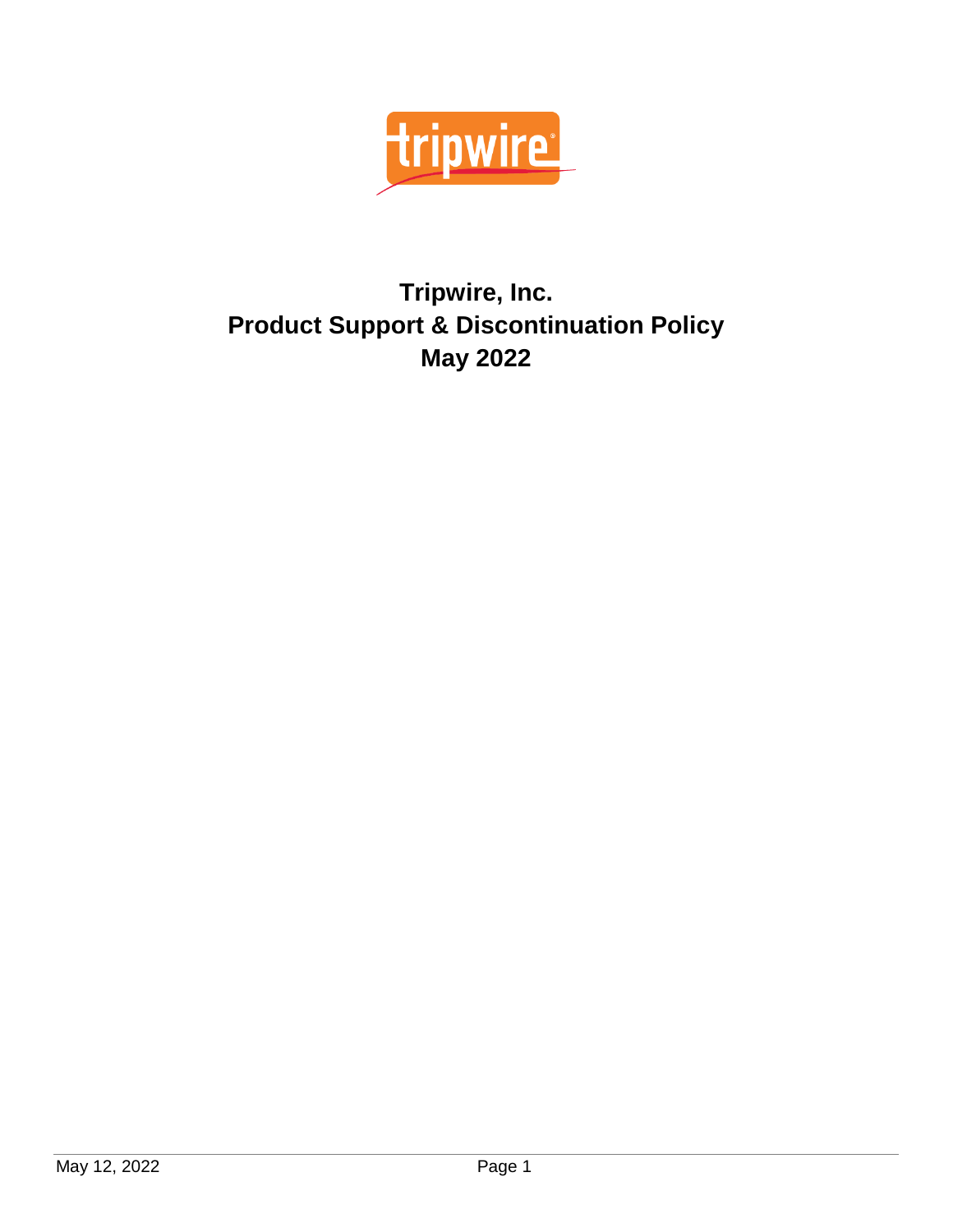### **Product Support & Discontinuation Policy - Tripwire Products, Apps, and Integrations**

### **Support Policy for Tripwire Products**

This Policy applies to Tripwire's software products, excluding Tripwire's SaaS platform or cloud capabilities.

Tripwire, Inc. provides "Full Support" for the Current Release (CR) of all its products. Additionally, Tripwire will provide "Limited Support" to the CR -1 release for 12 months after the CR has been made available. Regardless of the number of supported releases, Tripwire will always provide at least "Limited Support" for a release for a period of 24 months from that Release/Version's original release date.

Example for Tripwire Enterprise (TE): Using these four Release/Versions (8.4.1, 8.4, 8.3 and 8.2), the following support policies would change and apply when TE 8.4.1 is released:

- 8.4.1 becomes CR and on "Full Support"
- 8.4 becomes CR -1 and changes to "Limited Support"
- 8.4 (CR -1) support ends 12 months from the release date of 8.4.1 (CR) or 24 months from its own release date, whichever is longer
- 8.3 and older versions have support up to 24 months from their original release dates only
- No Release/Version will be supported longer than 24 months unless it is the CR or CR -1

### **Exceptions to Support Periods for Tripwire Products**

In some cases, Tripwire may choose to extend, modify, or curtail its support of certain products or product versions that do not align with the above stated policy. Modifications or curtailments may be necessitated due to limitations or defects in product or specific product versions. Extensions may be contractually negotiated at the sole discretion of Tripwire.

In the event Tripwire discontinues a product, Tripwire will continue to offer limited technical support for the discontinued products until the earlier of: (a) the expiration date of the support period you purchased, or (b) the date selected as the discontinuation date for the product. Tripwire will continue to provide the same level of technical support you currently enjoy with the following exceptions:

- If a product defect is found and verified, Tripwire Customer Support will document and evaluate the defect.
- Where a workaround for the issue exists, Tripwire will not provide programmatic fixes for the Product. Workarounds that may cause performance issues, scalability issues, or are labor intensive for the customer are considered valid workarounds.
- If the issue requires functional enhancements to the product, Tripwire will not provide further enhancements for the Product. This means that Tripwire will not develop additional features and/or functionalities for the Product.

#### **Additional Information**

Additional information regarding the availability and support periods of certain product lines can be obtained from Tripwire Customer Support representatives. To find the contact information for the Tripwire office closest to you, visit the [Contact](https://www.tripwire.com/support/)  [Tripwire](https://www.tripwire.com/support/) page. Please note that proactive notification email messages and associated documentation are currently provided only in English.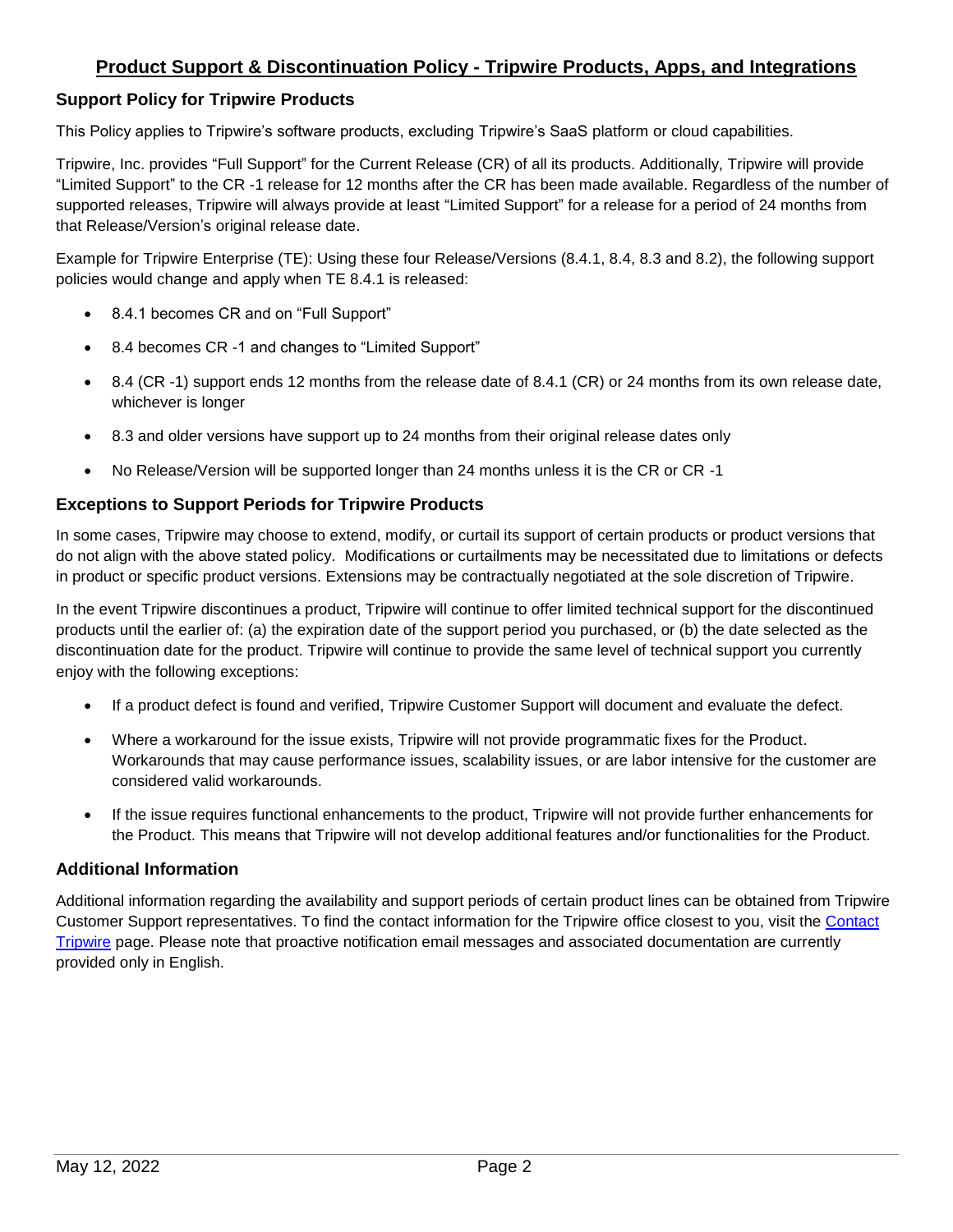## **Tripwire Product Support Matrix**

| Legend | <b>Version support is Full Support</b><br>$\bullet$         |
|--------|-------------------------------------------------------------|
|        | Version support has moved to Limited Support<br>$\bullet$   |
|        | Version support has moved to Withdrawn Support<br>$\bullet$ |

| <b>Tripwire Enterprise (TE): Console</b>      |                       |                     |                                |                    |
|-----------------------------------------------|-----------------------|---------------------|--------------------------------|--------------------|
| <b>Version</b>                                | <b>Support Status</b> | <b>Release Date</b> | <b>Support Withdrawal Date</b> | <b>Replaced By</b> |
| 8.9.0                                         | Full                  | February 2022       | <b>Current</b>                 | <b>TBD</b>         |
| 8.8.9                                         | Limited               | November 2021       | November 1, 2023               | 8.9.0              |
| 8.8.8                                         | Limited               | August 2021         | August 1, 2023                 | 8.8.9              |
| 8.8.7                                         | Limited               | March 2021          | March 1, 2023                  | 8.8.8              |
| 8.8.6                                         | Limited               | December 2020       | December 1, 2022               | 8.8.7              |
| 8.8.5                                         | Limited               | November 2020       | November 1, 2022               | 8.8.6              |
| 8.8.4.1                                       | Limited               | <b>July 2020</b>    | July 1, 2022                   | 8.8.5              |
| 8.8.4                                         | Limited               | <b>July 2020</b>    | July 1, 2022                   | 8.8.4.1            |
| 8.8.3                                         | Withdrawn             | <b>April 2020</b>   | April 1, 2022                  | 8.8.4              |
| 8.8.2.2 (Certified: Common Criteria - EAL 2+) | Limited               | <b>March 2020</b>   | September 3, 2025              | 8.8.3              |
| 8.8.2                                         | Withdrawn             | January 2020        | January 1, 2022                | 8.8.2.2            |
| 8.8.1                                         | Withdrawn             | October 2019        | October 1, 2021                | 8.8.2              |
| 8.8.0                                         | Withdrawn             | <b>July 2019</b>    | July 1, 2021                   | 8.8.1              |
| 8.7.4                                         | Withdrawn             | February 2019       | February 1, 2021               | 8.8.0              |
| 8.7.3                                         | Withdrawn             | January 2019        | January 1, 2021                | 8.7.4              |
| 8.7.2                                         | Withdrawn             | October 2018        | October 1, 2020                | 8.7.3              |
| 8.7.1                                         | Withdrawn             | August 2018         | August 1, 2020                 | 8.7.2              |
| 8.7.0                                         | Withdrawn             | <b>June 2018</b>    | June 1, 2020                   | 8.7.1              |
| 8.6.2                                         | Withdrawn             | February 2018       | February 1, 2020               | 8.7.0              |
| 8.6.1                                         | Withdrawn             | December 2017       | December 1, 2019               | 8.6.2              |
| 8.6                                           | Withdrawn             | September 2017      | September 1, 2019              | 8.6.1              |
| 8.5.5                                         | Withdrawn             | <b>July 2017</b>    | July 1, 2019                   | 8.6                |
| 8.5.4                                         | Withdrawn             | <b>June 2017</b>    | June 1, 2019                   | 8.5.5              |
| 8.5.3                                         | Withdrawn             | March 2017          | March 1, 2019                  | 8.5.4              |
| 8.5.2                                         | Withdrawn             | December 2016       | December 1, 2018               | 8.5.3              |
| 8.5.1                                         | Withdrawn             | October 2016        | October 1, 2018                | 8.5.2              |
| 8.5                                           | Withdrawn             | <b>July 2016</b>    | July 1, 2018                   | 8.5.1              |
| 8.4.2                                         | Withdrawn             | April 2016          | April 1, 2018                  | 8.5                |
| 8.4.1 (Certified: Common Criteria - EAL 2+)   | Limited               | December 2015       | October 17, 2021               | 8.4.2              |
| 8.3.X (Certified: Common Criteria - EAL 2+)   | Withdrawn             | September 2013      | November 1, 2016               | 8.4                |
| 8.1.2.5 (Certified: Common Criteria - EAL 2+) | Withdrawn             | August 2012         | September 1, 2016              | 8.3                |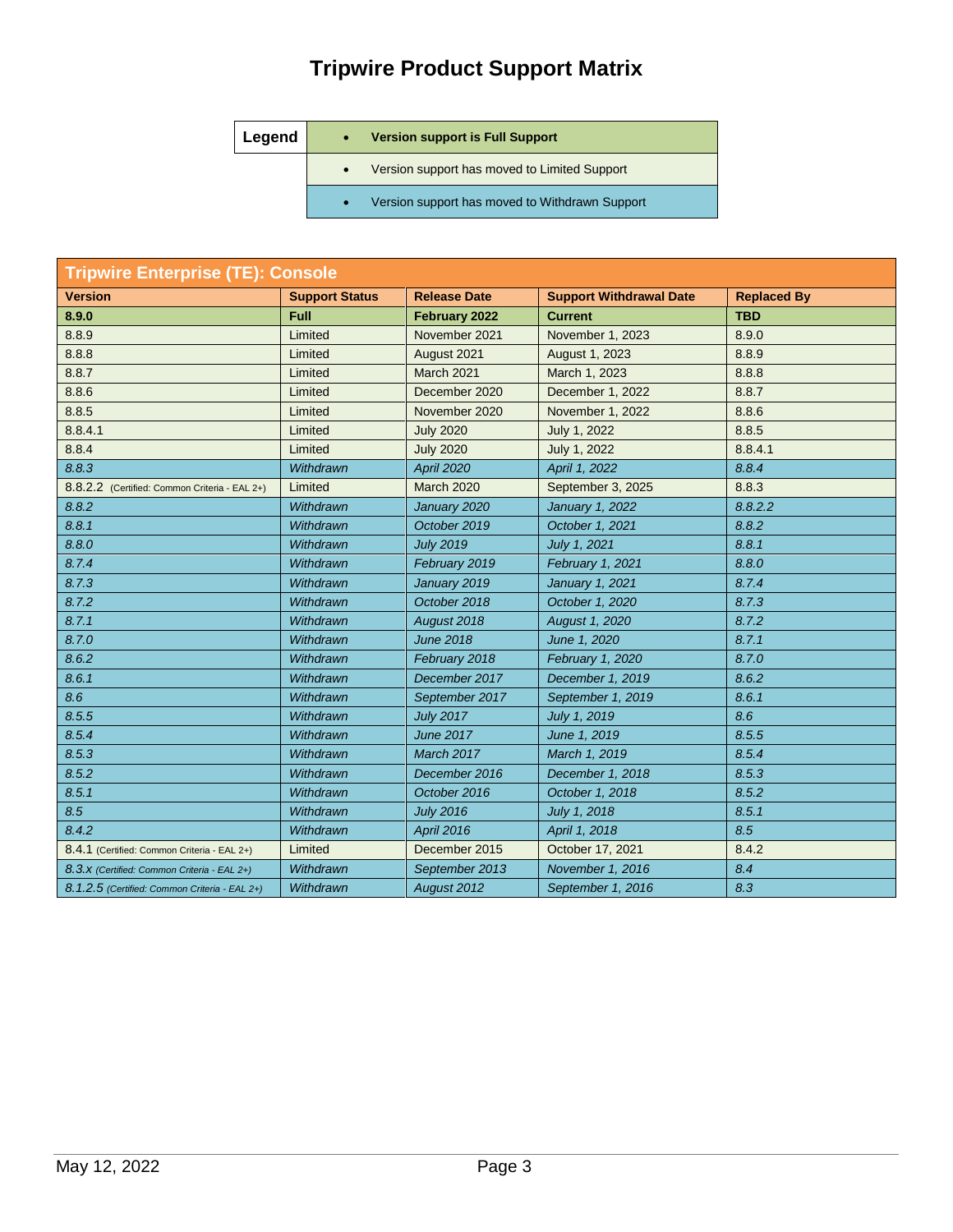| <b>Tripwire Enterprise (TE): TE Agent</b> |                       |                     |                                |                    |
|-------------------------------------------|-----------------------|---------------------|--------------------------------|--------------------|
| <b>Version</b>                            | <b>Support Status</b> | <b>Release Date</b> | <b>Support Withdrawal Date</b> | <b>Replaced By</b> |
| 8.9.0.0                                   | <b>Full</b>           | February 2022       | <b>Current</b>                 | <b>TBD</b>         |
| 8.8.5.0                                   | Limited               | November 2021       | November 1, 2023               | 8.9.0.0            |
| 8.7.3.5                                   | Limited               | <b>March 2021</b>   | March 1, 2023                  | 8.8.5.0            |
| 8.7.3.4                                   | Limited               | December 2020       | December 1, 2022               | 8.7.3.5            |
| 8.7.3.3                                   | Limited               | November 2020       | November 1, 2022               | 8.7.3.4            |
| 8.7.3.2                                   | Limited               | <b>July 2020</b>    | July 1, 2022                   | 8.7.3.3            |
| 8.7.3.1                                   | <b>Withdrawn</b>      | February 2020       | February 1, 2022               | 8.7.3.2            |
| 8.7.3.0                                   | Withdrawn             | <b>March 2019</b>   | March 1, 2021                  | 8.7.3.1            |
| 8.6.0.3                                   | Withdrawn             | November 2018       | November 1, 2020               | 8.7.3.0            |
| 8.6.0.2                                   | <b>Withdrawn</b>      | <b>June 2018</b>    | June 1, 2020                   | 8.6.0.3            |
| 8.6.0.1                                   | <b>Withdrawn</b>      | December 2017       | December 1, 2019               | 8.6.0.2            |
| 8.6.0                                     | <b>Withdrawn</b>      | <b>July 2017</b>    | July 1, 2019                   | 8.6.0.1            |
| 8.5.4                                     | <b>Withdrawn</b>      | May 2017            | May 1, 2019                    | 8.6.0              |
| 8.5.3                                     | <b>Withdrawn</b>      | March 2017          | March 1, 2019                  | 8.5.4              |
| 8.5.2                                     | Withdrawn             | December 2016       | December 1, 2018               | 8.5.3              |

| <b>Tripwire Enterprise (TE): Axon Agent</b> |                       |                     |                                |                    |
|---------------------------------------------|-----------------------|---------------------|--------------------------------|--------------------|
| <b>Version</b>                              | <b>Support Status</b> | <b>Release Date</b> | <b>Support Withdrawal Date</b> | <b>Replaced By</b> |
| 3.23                                        | <b>Full</b>           | February 2022       | <b>Current</b>                 | <b>TBD</b>         |
| 3.22                                        | Limited               | November 2021       | November 1, 2023               | 3.23               |
| 8.8.3.4                                     | Limited               | August 2021         | August 1, 2023                 | 3.22               |
| 8.8.3.3                                     | Limited               | December 2020       | December 1, 2022               | 8.8.3.4            |
| 8.8.3.2                                     | Limited               | November 2020       | November 1, 2022               | 8.8.3.3            |
| 8.8.3.1                                     | Withdrawn             | <b>April 2020</b>   | April 1, 2022                  | 8.8.3.2            |
| 8.8.3.0                                     | Withdrawn             | <b>April 2020</b>   | April 1, 2022                  | 8.8.3.1            |
| 8.8.0.3                                     | Withdrawn             | <b>March 2020</b>   | March 1, 2022                  | 8.8.3.0            |
| 8.8.0.2                                     | Withdrawn             | January 2020        | January 1, 2022                | 8.8.0.3            |
| 8.8.0.1                                     | Withdrawn             | October 2019        | October 1, 2021                | 8.8.0.2            |
| 8.8.0                                       | Withdrawn             | <b>July 2019</b>    | July 1, 2021                   | 8.8.0.1            |
| 8.7.4.0                                     | Withdrawn             | <b>April 2019</b>   | April 1, 2021                  | 8.8.0              |
| 8.6.0.5                                     | Withdrawn             | <b>April 2019</b>   | April 1, 2021                  | 8.8.0              |
| 8.6.0.4                                     | Withdrawn             | November 2018       | November 1, 2020               | 8.6.0.5            |
| 8.6.0.3                                     | Withdrawn             | August 2018         | August 1, 2020                 | 8.6.0.4            |
| 8.6.0.2                                     | Withdrawn             | <b>June 2018</b>    | June 1, 2020                   | 8.6.0.3            |
| 8.6.0.1                                     | Withdrawn             | January 2018        | January 1, 2020                | 8.6.0.2            |
| 8.6.0                                       | Withdrawn             | <b>July 2017</b>    | July 1, 2019                   | 8.6.0.1            |
| 8.5.4                                       | Withdrawn             | May 2017            | May 1, 2019                    | 8.6.0              |
| 8.5.3                                       | Withdrawn             | March 2017          | March 1, 2019                  | 8.5.4              |
| 8.5.2                                       | Withdrawn             | December 2016       | December 1, 2018               | 8.5.3              |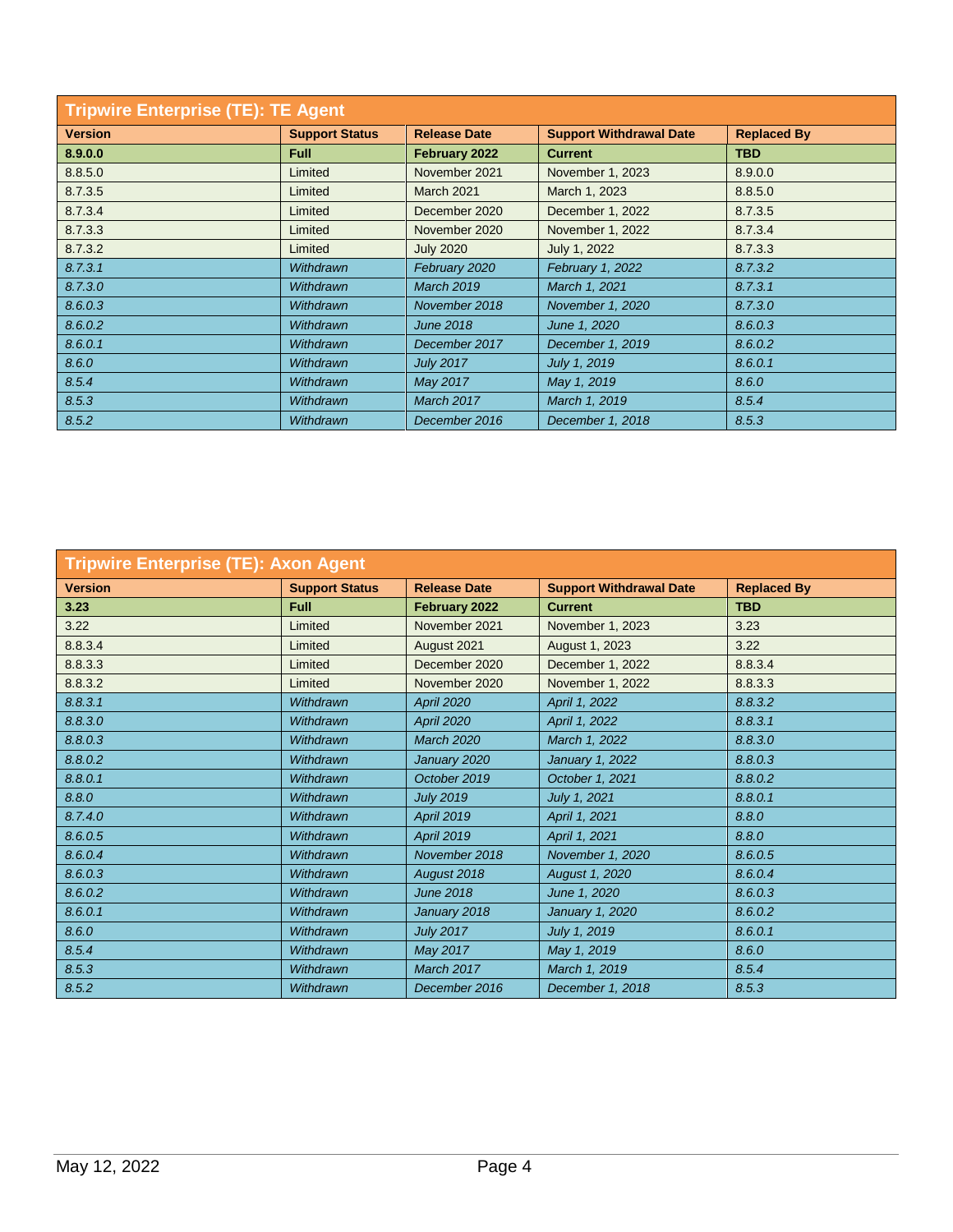| <b>Tripwire Log Center (TLC)</b> |                       |                     |                                |                    |
|----------------------------------|-----------------------|---------------------|--------------------------------|--------------------|
| <b>Version</b>                   | <b>Support Status</b> | <b>Release Date</b> | <b>Support Withdrawal Date</b> | <b>Replaced By</b> |
| 7.5.3                            | Full                  | <b>March 2022</b>   | <b>Current</b>                 | <b>TBD</b>         |
| 7.5.2                            | Limited               | November 2021       | November 1, 2023               | 7.5.3              |
| 7.5.1                            | Limited               | <b>July 2021</b>    | July 1, 2023                   | 7.5.2              |
| 7.5.0                            | Limited               | <b>March 2021</b>   | March 1, 2023                  | 7.5.1              |
| 7.4.7                            | Limited               | December 2020       | December 1, 2022               | 7.5.0              |
| 7.4.6                            | Limited               | September 2020      | September 1, 2022              | 7.4.7              |
| 7.4.5                            | Limited               | <b>June 2020</b>    | June 1, 2022                   | 7.4.6              |
| 7.4.4                            | Withdrawn             | <b>March 2020</b>   | March 1, 2022                  | 7.4.5              |
| 7.4.3                            | Withdrawn             | December 2019       | December 1, 2021               | 7.4.4              |
| 7.4.2                            | Withdrawn             | <b>July 2019</b>    | July 1, 2021                   | 7.4.3              |
| 7.4.1                            | Withdrawn             | February 2019       | February 1, 2021               | 7.4.2              |
| 7.4.0                            | Withdrawn             | October 2018        | October 1, 2020                | 7.4.1              |
| 7.3.1                            | Withdrawn             | <b>July 2018</b>    | July 1, 2020                   | 7.4                |
| 7.3.0                            | Withdrawn             | February 2018       | February 1, 2020               | 7.3.1              |
| 7.2.6                            | Withdrawn             | October 2017        | October 1, 2019                | 7.3.0              |
| 7.2.5                            | Withdrawn             | <b>June 2017</b>    | June 1, 2019                   | 7.2.6              |
| 7.2.4                            | Withdrawn             | March 2017          | March 1, 2019                  | 7.2.5              |
| 7.2.3                            | Withdrawn             | December 2016       | December 1, 2018               | 7.2.4              |
| 7.2.2                            | Withdrawn             | August 2016         | August 1, 2018                 | 7.2.3              |
| 7.2.1                            | Withdrawn             | <b>June 2016</b>    | June 1, 2018                   | 7.2.2              |
| 7.2                              | Withdrawn             | February 2016       | February 1, 2018               | 7.2.1              |
| 7.1.4                            | Withdrawn             | September 2015      | September 1, 2017              | 7.2                |
| 7.1.3                            | Withdrawn             | <b>June 2015</b>    | June 1, 2017                   | 7.1.4              |
| 7.1.2                            | Withdrawn             | February 2015       | February 1, 2017               | 7.1.3              |
| 7.1.1                            | Withdrawn             | November 2014       | November 1, 2016               | 7.1.2              |
| 7.1                              | Withdrawn             | <b>July 2014</b>    | July 1, 2016                   | 7.1.1              |
| 7.0                              | Withdrawn             | <b>July 2013</b>    | July 1, 2015                   | 7.1                |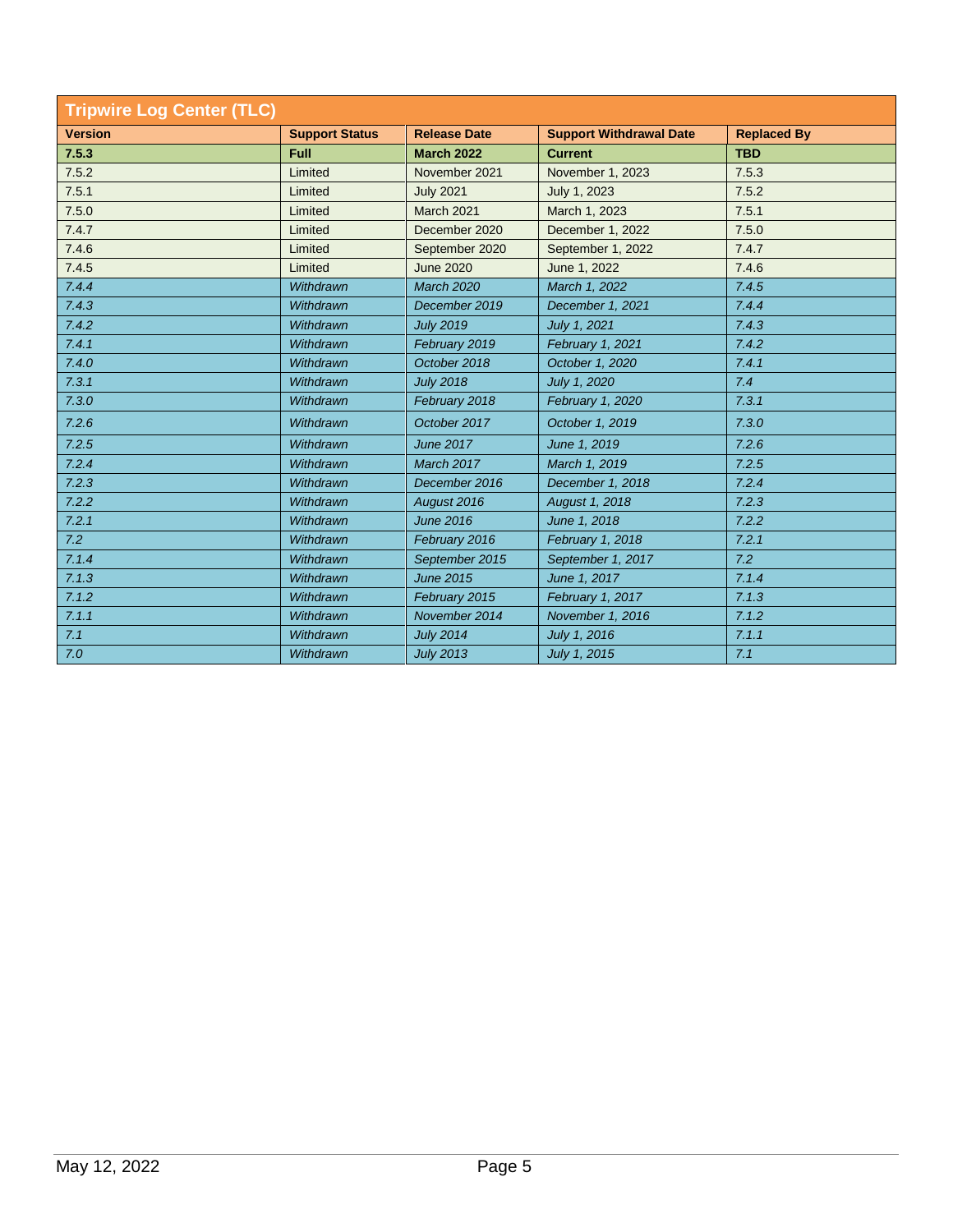| <b>Tripwire IP360</b>                       |                       |                     |                                |                    |
|---------------------------------------------|-----------------------|---------------------|--------------------------------|--------------------|
| <b>Version</b>                              | <b>Support Status</b> | <b>Release Date</b> | <b>Support Withdrawal Date</b> | <b>Replaced By</b> |
| 9.2.3                                       | <b>Full</b>           | <b>May 2022</b>     | <b>Current</b>                 | <b>TBD</b>         |
| 9.2.2                                       | Limited               | November 2021       | November 1, 2023               | 9.2.3              |
| 9.2.1                                       | Limited               | <b>June 2021</b>    | June 1, 2023                   | 9.2.2              |
| 9.2                                         | Limited               | <b>March 2021</b>   | March 1, 2023                  | 9.2.1              |
| 9.1.5                                       | Limited               | September 2020      | September 1, 2022              | 9.2                |
| 9.1.4                                       | Limited               | <b>June 2020</b>    | June 1, 2022                   | 9.1.5              |
| 9.1.2 (AWS Marketplace Use Only)            | Withdrawn             | January 2020        | January 1, 2022                | 9.1.4              |
| 9.1.1                                       | Withdrawn             | October 2019        | October 1, 2021                | 9.1.4              |
| 9.1                                         | Withdrawn             | <b>July 2019</b>    | July 1, 2021                   | 9.1.1              |
| 9.0.3                                       | Withdrawn             | February 2019       | February 1, 2021               | 9.1                |
| 9.0.2                                       | Withdrawn             | October 2018        | October 1, 2020                | 9.0.3              |
| 9.0.1 (Certified: Common Criteria - EAL 2+) | Limited               | August 2018         | October 3, 2023                | 9.0.2              |
| 9.0                                         | Withdrawn             | <b>June 2018</b>    | June 1, 2020                   | 9.0.1              |
| 8.1.2                                       | Withdrawn             | August 2017         | August 1, 2019                 | 9.0                |
| 8.1.1                                       | Withdrawn             | May 2017            | May 1, 2019                    | 8.1.2              |
| 8.1                                         | Withdrawn             | November 2016       | November 1, 2018               | 8.1.1              |
| 8.0                                         | Withdrawn             | August 2016         | August 1, 2018                 | 8.1                |
| 7.5.2                                       | Withdrawn             | February 2016       | February 1, 2018               | 8.0                |
| 7.5.1                                       | Withdrawn             | November 2015       | November 1, 2017               | 7.5.2              |
| 7.5                                         | Withdrawn             | <b>July 2015</b>    | July 1, 2017                   | 7.5.1              |
| 7.4.2                                       | Withdrawn             | <b>July 2015</b>    | July 1, 2017                   | 7.5                |
| 7.4.1                                       | Withdrawn             | January 2015        | January 1, 2017                | 7.5                |
| 7.4                                         | Withdrawn             | October 2014        | October 1, 2016                | 7.4.1              |
| 7.3                                         | Withdrawn             | April 2014          | April 1, 2016                  | 7.4                |
| 7.2.6 (Limited Release)                     | Withdrawn             | September 2015      | January 1, 2017                | 7.5                |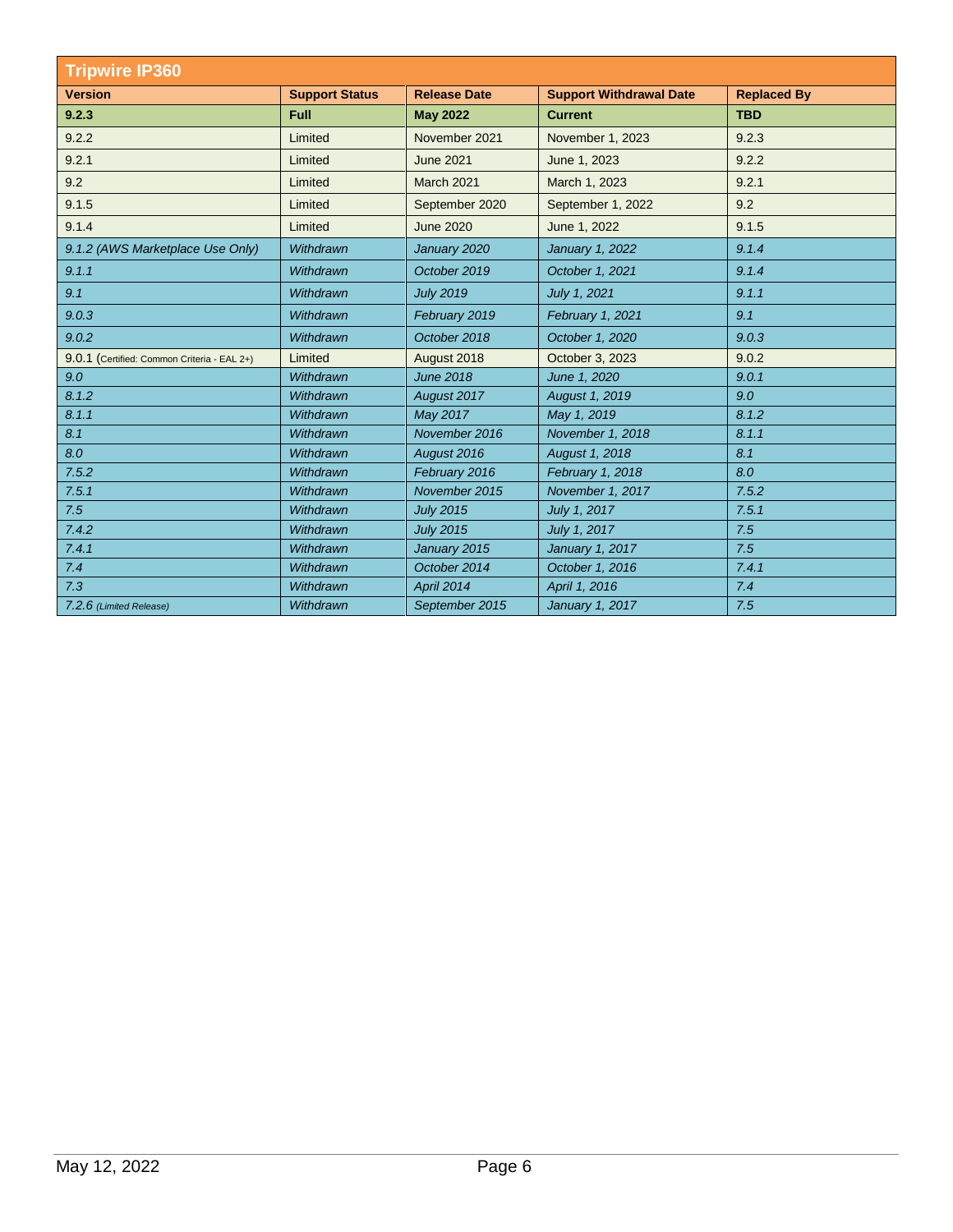| <b>Tripwire Configuration Compliance Manager (CCM)</b> |                       |                     |                                |                    |
|--------------------------------------------------------|-----------------------|---------------------|--------------------------------|--------------------|
| <b>Version</b>                                         | <b>Support Status</b> | <b>Release Date</b> | <b>Support Withdrawal Date</b> | <b>Replaced By</b> |
| 5.18.2                                                 | Full                  | February 2022       | <b>Current</b>                 | <b>TBD</b>         |
| 5.18.1                                                 | Limited               | September 2021      | September 1, 2023              | 5.18.2             |
| 5.18                                                   | Limited               | <b>June 2021</b>    | June 1, 2023                   | 5.18.1             |
| 5.17.18                                                | Limited               | March 2021          | March 1, 2023                  | 5.18               |
| 5.17.17                                                | Limited               | November 2020       | November 1, 2022               | 5.17.18            |
| 5.17.16                                                | Limited               | September 2020      | September 1, 2022              | 5.17.17            |
| 5.17.15                                                | Limited               | <b>July 2020</b>    | July 1, 2022                   | 5.17.16            |
| 5.17.14                                                | Withdrawn             | <b>April 2020</b>   | April 1, 2022                  | 5.17.15            |
| 5.17.13                                                | Withdrawn             | December 2019       | December 1, 2021               | 5.17.14            |
| 5.17.12                                                | Withdrawn             | September 2019      | September 1, 2021              | 5.17.13            |
| 5.17.11                                                | Withdrawn             | <b>June 2019</b>    | June 1, 2021                   | 5.17.12            |
| 5.17.10                                                | Withdrawn             | February 2019       | February 1, 2021               | 5.17.11            |
| 5.17.9                                                 | Withdrawn             | October 2018        | October 1, 2020                | 5.17.10            |
| 5.17.8                                                 | Withdrawn             | <b>June 2018</b>    | June 1, 2020                   | 5.17.9             |
| 5.17.7                                                 | Withdrawn             | December 2017       | December 1, 2019               | 5.17.8             |
| 5.17.6                                                 | Withdrawn             | September 2017      | September 1, 2019              | 5.17.7             |
| 5.17.5                                                 | Withdrawn             | <b>June 2017</b>    | June 1, 2019                   | 5.17.6             |
| 5.17.4                                                 | Withdrawn             | April 2017          | April 1, 2019                  | 5.17.5             |
| 5.17.3                                                 | Withdrawn             | January 2017        | Jan 1, 2019                    | 5.17.4             |
| 5.17.2                                                 | Withdrawn             | October 2016        | October 1, 2018                | 5.17.3             |
| 5.17.1                                                 | Withdrawn             | August 2016         | August 1, 2018                 | 5.17.2             |
| 5.17                                                   | Withdrawn             | <b>April 2016</b>   | April 1, 2018                  | 5.17.1             |
| 5.16.2                                                 | Withdrawn             | <b>March 2016</b>   | March 1, 2018                  | 5.17               |
| 5.16.1                                                 | Withdrawn             | December 2015       | December 1, 2017               | 5.16.2             |
| 5.16                                                   | Withdrawn             | September 2015      | September 1, 2017              | 5.16.1             |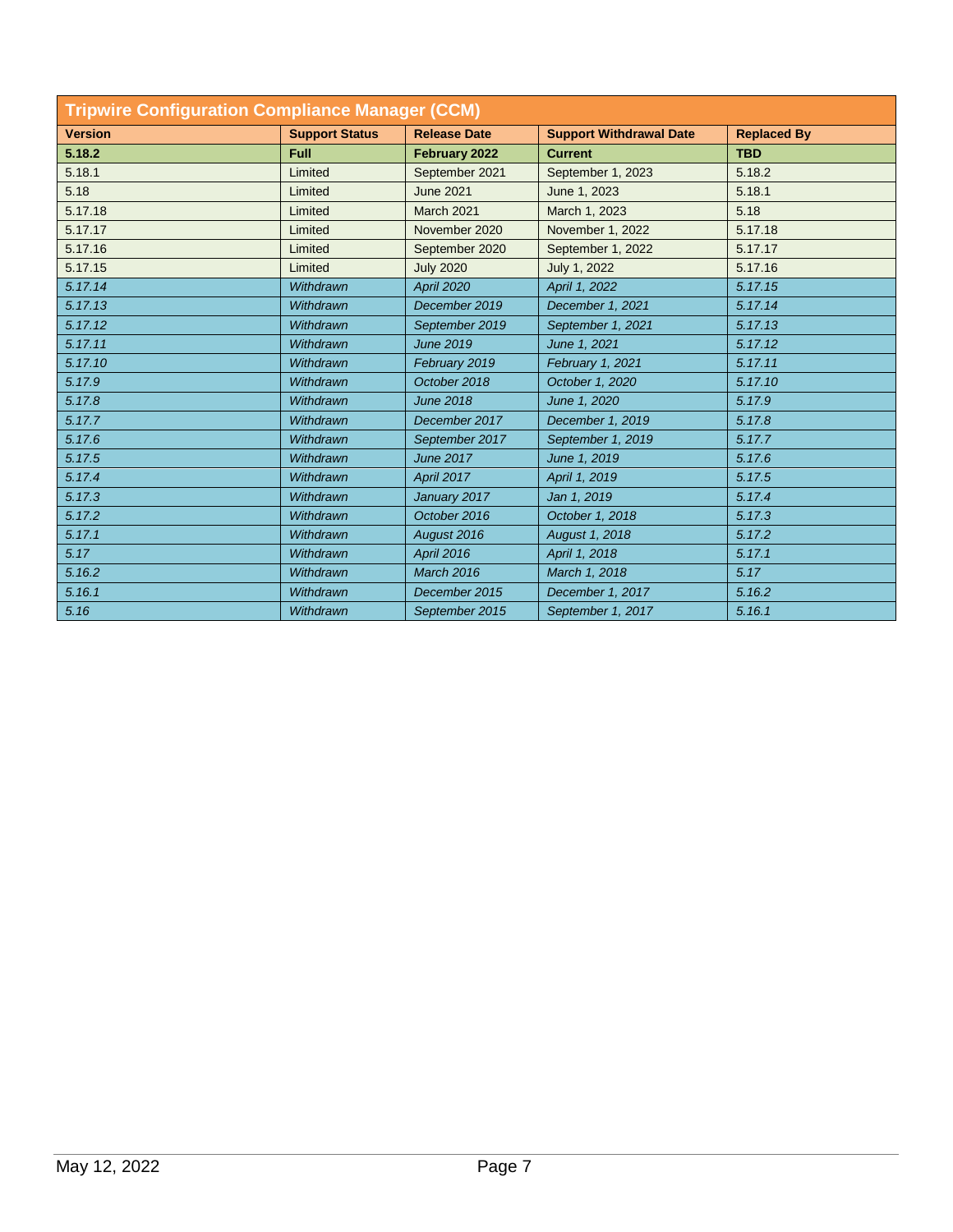| <b>Tripwire Security Intelligence Hub (SIH)</b> |                       |                     |                                |                    |
|-------------------------------------------------|-----------------------|---------------------|--------------------------------|--------------------|
| <b>Version</b>                                  | <b>Support Status</b> | <b>Release Date</b> | <b>Support Withdrawal Date</b> | <b>Replaced By</b> |
| 3.0.3                                           | <b>Withdrawn</b>      | <b>July 2021</b>    | <b>July 31, 2021</b>           | <b>End of Life</b> |
| 3.0.2                                           | Withdrawn             | <b>March 2021</b>   | July 31, 2021                  | 3.0.3              |
| 3.0.1                                           | Withdrawn             | November 2020       | July 31, 2021                  | 3.0.2              |
| 3.0                                             | Withdrawn             | September 2020      | July 31, 2021                  | 3.0.1              |
| 2.7.11                                          | Withdrawn             | April 2020          | December 31, 2020              | 3.0                |
| 2.7.10                                          | Withdrawn             | January 2020        | December 31, 2020              | 2.7.11             |
| 2.7.9                                           | Withdrawn             | September 2019      | December 31, 2020              | 2.7.10             |
| 2.7.8                                           | Withdrawn             | <b>June 2019</b>    | December 31, 2020              | 2.7.9              |
| 2.7.7                                           | Withdrawn             | February 2019       | December 31, 2020              | 2.7.8              |
| 2.7.6                                           | Withdrawn             | August 2018         | August 1, 2020                 | 2.7.7              |
| 2.7.5                                           | Withdrawn             | <b>April 2018</b>   | April 1, 2020                  | 2.7.6              |
| 2.7.4                                           | Withdrawn             | August 2017         | August 1, 2019                 | 2.7.5              |
| 2.7.3                                           | Withdrawn             | <b>March 2017</b>   | March 1, 2019                  | 2.7.4              |
| 2.7.2                                           | Withdrawn             | November 2016       | November 1, 2018               | 2.7.3              |
| 2.7.1                                           | Withdrawn             | <b>March 2016</b>   | March 1, 2018                  | 2.7.2              |
| 2.7                                             | Withdrawn             | May 2015            | May 1, 2017                    | 2.7.1              |
| 2.6.2                                           | Withdrawn             | <b>July 2014</b>    | July 1, 2016                   | 2.7                |
| 2.6.1                                           | Withdrawn             | October 2013        | October 1, 2015                | 2.6.2              |
| 2.6                                             | Withdrawn             | <b>March 2013</b>   | March 1, 2015                  | 2.6.1              |
| 2.5                                             | Withdrawn             | February 2012       | February 1, 2014               | 2.6                |

| <b>Tripwire Connect</b> |                       |                     |                                |                    |
|-------------------------|-----------------------|---------------------|--------------------------------|--------------------|
| <b>Version</b>          | <b>Support Status</b> | <b>Release Date</b> | <b>Support Withdrawal Date</b> | <b>Replaced By</b> |
| 4.6                     | <b>Full</b>           | <b>May 2022</b>     | <b>Current</b>                 | <b>TBD</b>         |
| 4.5.0.1                 | Limited               | December 21, 2021   | December 21, 2023              | 4.6                |
| 4.5                     | Limited               | December 2021       | December 1, 2023               | 4.5.0.1            |
| 4.4                     | Limited               | <b>July 2021</b>    | July 1, 2023                   | 4.5                |
| 4.3                     | Limited               | December 2020       | December 1, 2022               | 4.4                |
| 4.2                     | Limited               | September 2020      | September 1, 2022              | 4.3                |
| 4.1                     | Withdrawn             | May 2020            | May 1, 2022                    | 4.2                |
| 4.0.9                   | Withdrawn             | December 2019       | December 1, 2021               | 4.1                |
| 4.0.8                   | Withdrawn             | November 2019       | November 1, 2021               | 4.0.9              |
| 4.0                     | Withdrawn             | September 2019      | September 1, 2021              | 4.0.8              |
| 3.5.2                   | Withdrawn             | <b>June 2018</b>    | June 1, 2020                   | 4.0                |
| 3.5.1                   | Withdrawn             | November 2017       | November 1, 2019               | 3.5.2              |
| 3.5                     | Withdrawn             | May 2017            | May 1, 2019                    | 3.5.1              |
| 3.0.1                   | Withdrawn             | December 2015       | May 1, 2018                    | 3.5                |
| 3.0                     | Withdrawn             | September 2015      | September 1, 2017              | 3.0.1              |
| 2.0.3                   | Withdrawn             | December 2013       | September 1, 2016              | 3.0                |
| 2.0.2                   | Withdrawn             | <b>June 2013</b>    | June 1, 2015                   | 2.0.3              |
| 2.0                     | Withdrawn             | August 2012         | August 1, 2014                 | 2.0.2              |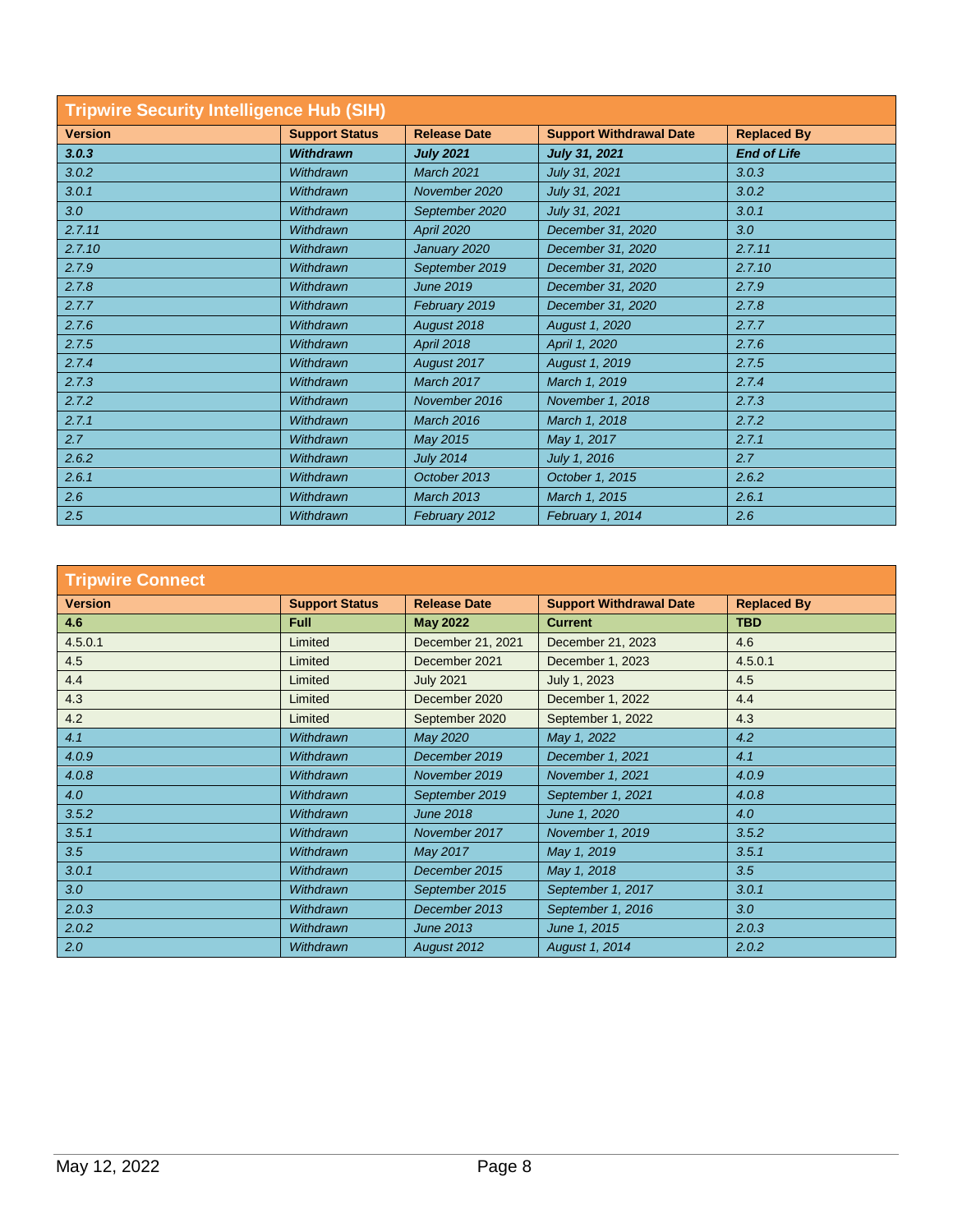| <b>Tripwire Operations Center (TOC)</b> |                       |                     |                                |                    |
|-----------------------------------------|-----------------------|---------------------|--------------------------------|--------------------|
| <b>Version</b>                          | <b>Support Status</b> | <b>Release Date</b> | <b>Support Withdrawal Date</b> | <b>Replaced by</b> |
| $-1.2$                                  | <b>Full</b>           | October 2017        | <b>Current</b>                 | <b>TBD</b>         |

| <b>Tripwire Manager and Tripwire for Servers (TM/TFS)</b> |                       |                     |                                |                    |  |
|-----------------------------------------------------------|-----------------------|---------------------|--------------------------------|--------------------|--|
| <b>Version</b>                                            | <b>Support Status</b> | <b>Release Date</b> | <b>Support Withdrawal Date</b> | <b>Replaced by</b> |  |
| 4.8.6                                                     | <b>Full</b>           | August 2019         | <b>Current</b>                 | <b>TBD</b>         |  |
| 4.8.5                                                     | Withdrawn             | November 2013       | June 1, 2020                   | 4.8.6              |  |
| 4.8.3                                                     | Withdrawn             | <b>April 2010</b>   | April 1, 2014                  | 4.8.5              |  |
| 4.6.1 (Certified: Common Criteria - EAL 3+)               | Withdrawn             | <b>July 2009</b>    | October 1, 2017                | 4.8.5              |  |

| <b>Tripwire Industrial Visibility (TIV)</b> |                       |                     |                                |                    |
|---------------------------------------------|-----------------------|---------------------|--------------------------------|--------------------|
| <b>Version</b>                              | <b>Support Status</b> | <b>Release Date</b> | <b>Support Withdrawal Date</b> | <b>Replaced by</b> |
| 4.4.3                                       | <b>Full</b>           | <b>May 2022</b>     | <b>Current</b>                 | <b>TBD</b>         |
| 4.3.2                                       | Limited               | December 2021       | December 1, 2023               | 4.4.3              |
| 4.3                                         | Limited               | October 2021        | October 1, 2023                | 4.3.2              |
| 4.2.4                                       | Limited               | <b>June 2021</b>    | June 1, 2023                   | 4.3                |
| 4.2.1                                       | Limited               | December 2020       | December 1, 2022               | 4.2.4              |
| 4.1.2                                       | Limited               | September 2020      | September 1, 2022              | 4.2.1              |
| 4.1.1                                       | Withdrawn             | May 2020            | May 1, 2022                    | 4.1.2              |
| 4.0.4                                       | Withdrawn             | <b>March 2020</b>   | March 1, 2022                  | 4.1.1              |
| 4.0.1                                       | Withdrawn             | December 2019       | December 1, 2021               | 4.0.4              |
| 3.5.7                                       | Withdrawn             | November 2019       | November 1, 2021               | 4.0.1              |
| 3.2.1                                       | Withdrawn             | <b>April 2019</b>   | April 1, 2021                  | 3.5.7              |
| 3.0                                         | Withdrawn             | February 2019       | February 1, 2021               | 3.2.1              |
| 2.7.3                                       | Withdrawn             | October 2018        | October 1, 2020                | 3.0 <sub>2</sub>   |

| Tripwire Industrial Visibility – EDGE (TIV Edge) |                       |                     |                                |                    |
|--------------------------------------------------|-----------------------|---------------------|--------------------------------|--------------------|
| Version                                          | <b>Support Status</b> | <b>Release Date</b> | <b>Support Withdrawal Date</b> | <b>Replaced by</b> |
| $-1.32$                                          | <b>Full</b>           | December 2021       | <b>Current</b>                 | TBD                |

| Tripwire Industrial Sentinal (TIS) |                       |                     |                                |                    |
|------------------------------------|-----------------------|---------------------|--------------------------------|--------------------|
| <b>Version</b>                     | <b>Support Status</b> | <b>Release Date</b> | <b>Support Withdrawal Date</b> | <b>Replaced by</b> |
| 4.3.21                             | <b>Full</b>           | December 2021       | <b>Current</b>                 | <b>TBD</b>         |
| 4.2.20                             | Limited               | October 2021        | October 1, 2023                | 4.3.21             |
| 4.2.1                              | Limited               | February 2021       | February 1, 2023               | 4.2.20             |
| 4.1.1                              | Limited               | <b>June 2020</b>    | June 1, 2022                   | 4.2.1              |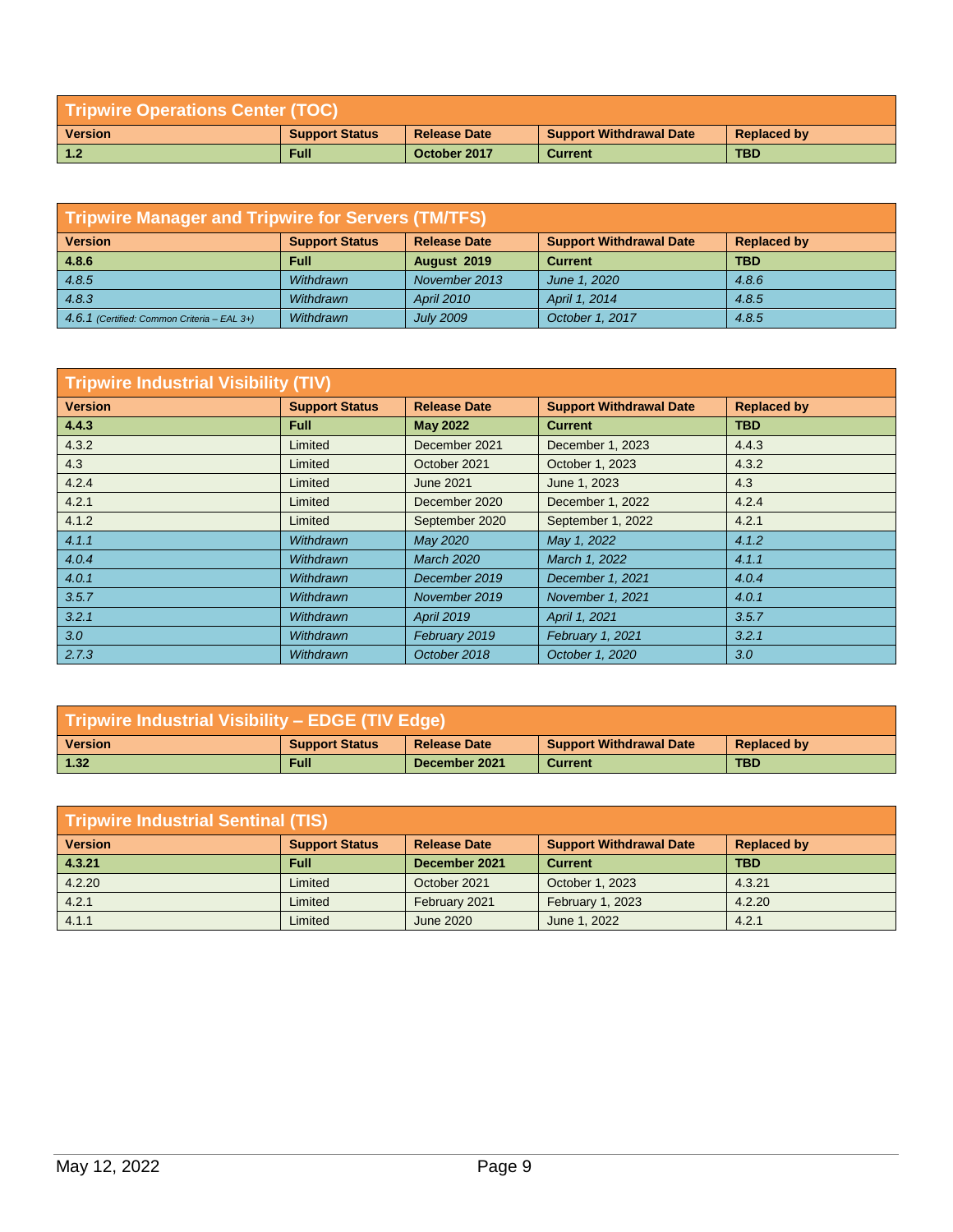## **Tripwire Apps and Integrations Support Matrix**

| Legend | <b>Version support is Full Support</b>         |
|--------|------------------------------------------------|
|        | Version support has moved to Limited Support   |
|        | Version support has moved to Withdrawn Support |

| <b>Cloud Management Assessor</b> |                       |                     |                                |                    |
|----------------------------------|-----------------------|---------------------|--------------------------------|--------------------|
| <b>Version</b>                   | <b>Support Status</b> | <b>Release Date</b> | <b>Support Withdrawal Date</b> | <b>Replaced By</b> |
| 4.2.0                            | <b>Full</b>           | <b>April 2019</b>   | <b>December 31, 2022</b>       | <b>End of Life</b> |
| 4.1.0                            | Withdrawn             | December 2018       | December 1, 2020               | 4.2.0              |
| 4.0.1                            | Withdrawn             | August 2018         | August 1, 2020                 | 4.1.0              |
| 4.0.0                            | <b>Withdrawn</b>      | <b>July 2018</b>    | July 1, 2020                   | 4.0.1              |
| 3.3.0                            | Withdrawn             | May 2018            | May 1, 2020                    | 4.0.0              |
| 3.2.0                            | Withdrawn             | <b>April 2018</b>   | April 1, 2020                  | 3.3.0              |
| 3.1.0                            | Withdrawn             | <b>March 2018</b>   | March 1, 2020                  | 3.2.0              |
| 3.0.0                            | Withdrawn             | <b>March 2018</b>   | March 1, 2020                  | 3.1.0              |
| 2.2.0                            | Withdrawn             | December 2017       | December 1, 2019               | 3.0.0              |
| 2.1.0                            | Withdrawn             | November 2017       | November 1, 2019               | 2.2.0              |
| 2.0.0                            | Withdrawn             | October 2017        | October 1, 2019                | 2.1.0              |
| 1.0.0                            | Withdrawn             | <b>June 2017</b>    | June 1, 2019                   | 2.0.0              |

| <b>Console Orchestrator (CO)</b> |                       |                     |                                |                    |
|----------------------------------|-----------------------|---------------------|--------------------------------|--------------------|
| <b>Version</b>                   | <b>Support Status</b> | <b>Release Date</b> | <b>Support Withdrawal Date</b> | <b>Replaced By</b> |
| 5.2.1                            | <b>Full</b>           | August 2020         | <b>Current</b>                 | <b>TBD</b>         |
| 5.2.0                            | Withdrawn             | <b>April 2020</b>   | April 1, 2022                  | 5.2.1              |
| 5.1.0                            | Withdrawn             | May 2019            | May 1, 2021                    | 5.2.0              |
| 5.0.0                            | Withdrawn             | September 2018      | September 1, 2020              | 5.1.0              |
| 1.6.1                            | Withdrawn             | October 2016        | October 1, 2019                | 5.0                |
| 1.6                              | Withdrawn             | <b>June 2016</b>    | June 1, 2018                   | 1.6.1              |
| 1.5                              | Withdrawn             | <b>April 2016</b>   | April 1, 2018                  | 1.6                |
| 1.4                              | Withdrawn             | December 2015       | December 1, 2017               | 1.5                |

| <b>Tripwire Data Collector (TDC)</b> |                       |                     |                                |                    |
|--------------------------------------|-----------------------|---------------------|--------------------------------|--------------------|
| <b>Version</b>                       | <b>Support Status</b> | <b>Release Date</b> | <b>Support Withdrawal Date</b> | <b>Replaced By</b> |
| 5.18                                 | <b>Full</b>           | <b>June 2021</b>    | <b>Current</b>                 | <b>TBD</b>         |
| 5.17.18                              | Limited               | <b>March 2021</b>   | March 1, 2023                  | 5.18               |
| 5.17.16                              | Limited               | October 2020        | October 1, 2022                | 5.17.18            |
| 5.17.14                              | Withdrawn             | <b>April 2020</b>   | April 1, 2022                  | 5.17.16            |
| 5.17.13                              | Withdrawn             | January 2020        | January 1, 2022                | 5.17.14            |
| 5.17.12                              | Withdrawn             | October 2019        | October 1, 2021                | 5.17.13            |
| 5.17.11                              | Withdrawn             | <b>July 2019</b>    | July 1, 2021                   | 5.17.12            |
| 5.17.9                               | Withdrawn             | October 2018        | October 1, 2020                | 5.17.11            |
| 5.17.8                               | <b>Withdrawn</b>      | <b>June 2018</b>    | June 1, 2020                   | 5.17.9             |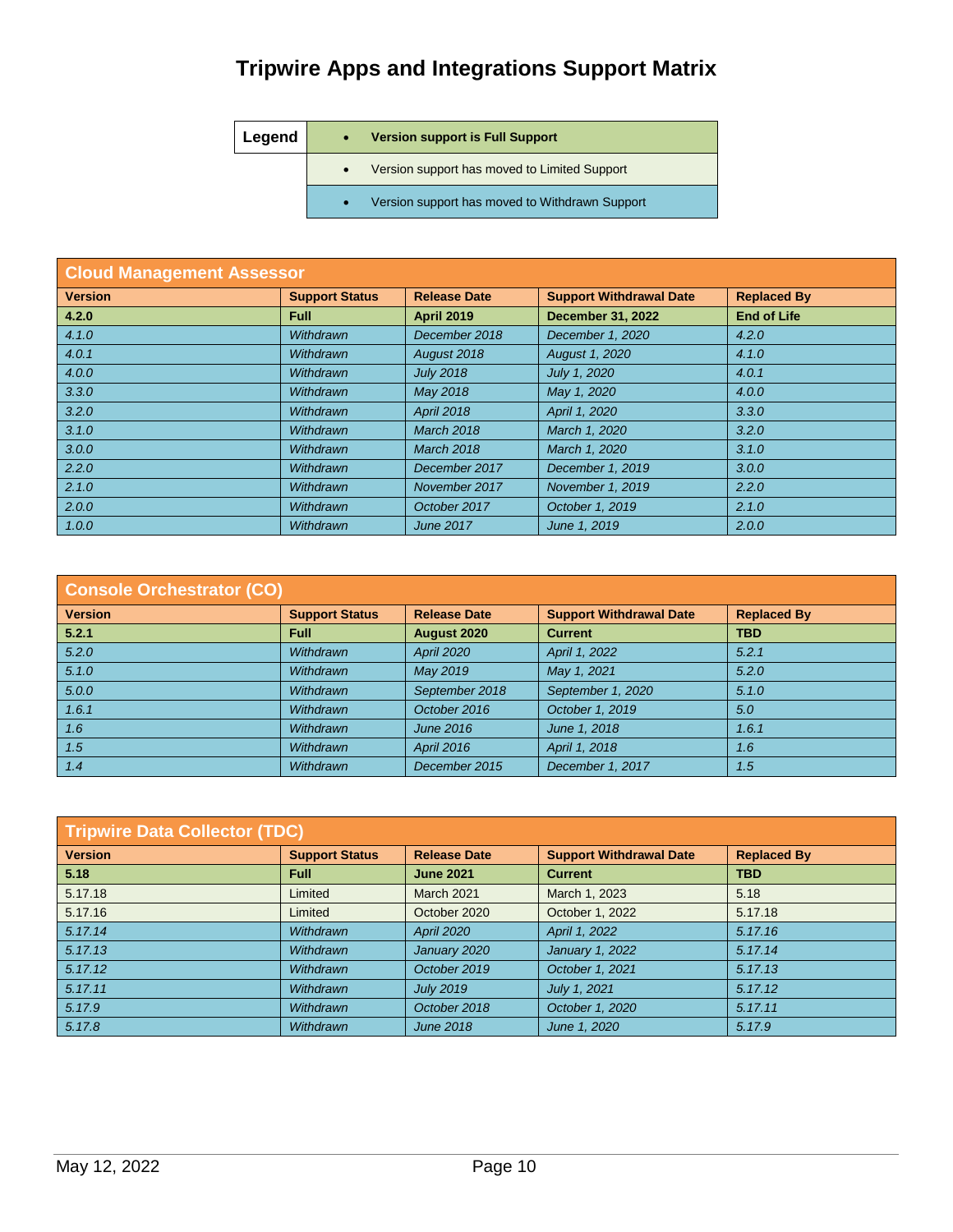| <b>Dynamic Software Reconciliation (DSR)</b> |                       |                     |                                |                    |
|----------------------------------------------|-----------------------|---------------------|--------------------------------|--------------------|
| <b>Version</b>                               | <b>Support Status</b> | <b>Release Date</b> | <b>Support Withdrawal Date</b> | <b>Replaced By</b> |
| 6.1                                          | <b>Full</b>           | <b>May 2020</b>     | <b>Current</b>                 | <b>TBD</b>         |
| 6.0.2                                        | <b>Withdrawn</b>      | August 2019         | August 1, 2021                 | 6.1                |
| 6.0.1                                        | <b>Withdrawn</b>      | May 2019            | May 1, 2021                    | 6.0.2              |
| 6.0                                          | Withdrawn             | January 2019        | January 1, 2021                | 6.0.1              |
| 5.0                                          | <b>Withdrawn</b>      | <b>April 2018</b>   | April 1, 2020                  | 6.0                |
| 1.4                                          | Withdrawn             | September 2017      | September 1, 2019              | 5.0                |
| 1.3.3                                        | Withdrawn             | August 2017         | August 1, 2019                 | 1.4                |
| 1.3.2                                        | <b>Withdrawn</b>      | <b>July 2017</b>    | July 1, 2019                   | 1.3.3              |
| 1.3.1                                        | Withdrawn             | <b>June 2017</b>    | June 1, 2019                   | 1.3.2              |
| 1.3                                          | Withdrawn             | <b>April 2017</b>   | April 1, 2019                  | 1.3.1              |
| 1.2.4                                        | Withdrawn             | December 2016       | December 1, 2018               | 1.3                |
| 1.2.3                                        | <b>Withdrawn</b>      | October 2016        | October 1, 2018                | 1.2.4              |
| 1.2.2                                        | Withdrawn             | <b>July 2016</b>    | July 1, 2018                   | 1.2.3              |
| 1.2                                          | <b>Withdrawn</b>      | <b>March 2016</b>   | March 1, 2018                  | 1.2.2              |
| 1.1.1                                        | <b>Withdrawn</b>      | October 2015        | October 1, 2017                | 1.2                |
| 1.0.5                                        | <b>Withdrawn</b>      | <b>July 2015</b>    | July 1, 2017                   | 1.1.1              |
| 1.0.4                                        | Withdrawn             | <b>June 2015</b>    | June 1, 2017                   | 1.0.5              |
| 1.0.1                                        | Withdrawn             | February 2015       | February 1, 2017               | 1.0.4              |

| <b>Event Sender (ES)</b> |                       |                     |                                |                    |
|--------------------------|-----------------------|---------------------|--------------------------------|--------------------|
| <b>Version</b>           | <b>Support Status</b> | <b>Release Date</b> | <b>Support Withdrawal Date</b> | <b>Replaced By</b> |
| 6.0                      | <b>Full</b>           | August 2021         | <b>Current</b>                 | <b>TBD</b>         |
| 5.6                      | Limited               | October 2020        | October 1, 2022                | 6.0                |
| 5.5                      | Withdrawn             | <b>March 2020</b>   | March 1, 2022                  | 5.6                |
| 5.4                      | <b>Withdrawn</b>      | November 2019       | November 1, 2021               | 5.5                |
| 5.2                      | <b>Withdrawn</b>      | <b>March 2019</b>   | March 1, 2021                  | 5.4                |
| 5.1                      | <b>Withdrawn</b>      | October 2018        | October 1, 2020                | 5.2                |
| 5.0                      | Withdrawn             | <b>April 2018</b>   | April 1, 2020                  | 5.1                |
| 8.6                      | Withdrawn             | December 2017       | December 1, 2019               | 5.0                |
| 4.8.5                    | Withdrawn             | <b>July 2017</b>    | July 1, 2019                   | 8.6                |
| 4.8.2                    | Withdrawn             | April 2017          | April 1, 2019                  | 4.8.5              |
| 4.8.1                    | Withdrawn             | December 2016       | December 1, 2018               | 4.8.2              |
| 4.8                      | Withdrawn             | October 2016        | October 1, 2018                | 4.8.1              |
| 4.7.1                    | Withdrawn             | <b>April 2016</b>   | April 1, 2018                  | 4.8                |
| 4.5.3                    | Withdrawn             | <b>June 2015</b>    | June 1, 2017                   | 4.7.1              |
| 4.5.1.1                  | <b>Withdrawn</b>      | February 2015       | February 1, 2017               | 4.5.3              |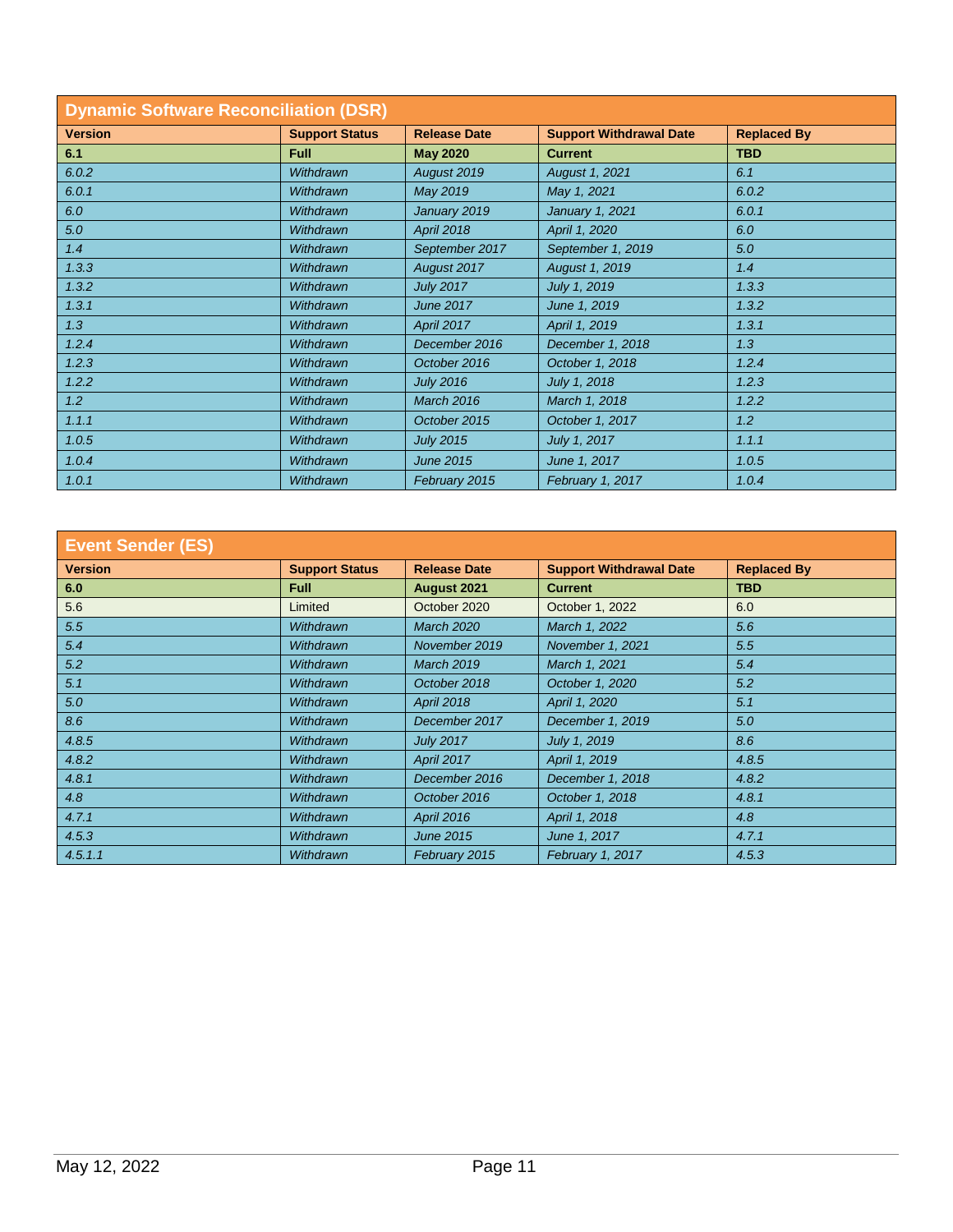| <b>IP360 Commander (IP360C)</b>           |                       |                     |                                |                    |
|-------------------------------------------|-----------------------|---------------------|--------------------------------|--------------------|
| <b>Version</b>                            | <b>Support Status</b> | <b>Release Date</b> | <b>Support Withdrawal Date</b> | <b>Replaced By</b> |
| 9.0.1                                     | <b>Full</b>           | September 2018      | <b>Current</b>                 | <b>TBD</b>         |
| 9.0                                       | Withdrawn             | <b>July 2018</b>    | July 1, 2020                   | 9.0.1              |
| 8.1.2                                     | Withdrawn             | <b>April 2018</b>   | April 1, 2020                  | 9.0                |
| 5.0 (w/ Whitelist Profiler 5.0)           | Withdrawn             | <b>April 2018</b>   | April 1, 2020                  | 8.1.2              |
| 2.0                                       | Withdrawn             | October 2017        | October 1, 2019                | 8.1.2              |
| 1.3.2 (w/ Whitelist Profiler 4.0.1)       | Withdrawn             | <b>July 2017</b>    | July 1, 2019                   | 2.0                |
| 1.3.1                                     | Withdrawn             | April 2017          | April 1, 2019                  | 2.0                |
| WLP-1.3.1 (w/ Whitelist Profiler 4.0)     | Withdrawn             | March 2017          | March 1, 2019                  | 1.3.2              |
| 1.3                                       | Withdrawn             | December 2016       | December 1, 2018               | 1.3.1              |
| 1.2                                       | Withdrawn             | <b>June 2016</b>    | June 1, 2018                   | 1.3                |
| WLP-1.0.3 (w/ Whitelist Profiler 3.2)     | Withdrawn             | <b>June 2016</b>    | January 1, 2019                | WLP-1.3.1          |
| 1.1                                       | Withdrawn             | <b>March 2016</b>   | March 1, 2018                  | 1.2                |
| WLP-1.0.2 (w/ Whitelist Profiler 3.1.5.x) | Withdrawn             | <b>March 2016</b>   | January 1, 2019                | WLP-1.0.3          |
| WLP-1.0.1 (w/ Whitelist Profiler 3.1.4)   | Withdrawn             | January 2016        | January 1, 2019                | WLP-1.0.2          |
| WLP-1.0.0 (w/ Whitelist Profiler 3.1.3)   | Withdrawn             | December 2015       | January 1, 2019                | <b>WLP-1.0.1</b>   |
| 1.0                                       | Withdrawn             | November 2015       | November 1, 2017               | 1.1                |

| <b>Tripwire Password Manager (TPM)</b> |                       |                     |                                |                    |
|----------------------------------------|-----------------------|---------------------|--------------------------------|--------------------|
| <b>Version</b>                         | <b>Support Status</b> | <b>Release Date</b> | <b>Support Withdrawal Date</b> | <b>Replaced By</b> |
| 5.3.4                                  | <b>Full</b>           | January 2020        | <b>Current</b>                 | <b>TBD</b>         |
| 5.3.2                                  | Withdrawn             | August 2019         | August 1, 2021                 | 5.3.4              |
| 5.3.1                                  | Withdrawn             | May 2019            | May 1, 2021                    | 5.3.2              |

| <b>TE Commander (TEC)</b> |                       |                     |                                |                    |
|---------------------------|-----------------------|---------------------|--------------------------------|--------------------|
| <b>Version</b>            | <b>Support Status</b> | <b>Release Date</b> | <b>Support Withdrawal Date</b> | <b>Replaced By</b> |
| 8.8.7                     | <b>Full</b>           | <b>May 2021</b>     | <b>Current</b>                 | <b>TBD</b>         |
| 8.8.6                     | Limited               | October 2020        | October 1, 2022                | 8.8.7              |
| 8.8.5                     | Limited               | October 2020        | October 1, 2022                | 8.8.6              |
| 8.8.3                     | Withdrawn             | May 2020            | May 1, 2022                    | 8.8.5              |
| 8.8.2                     | Withdrawn             | February 2020       | February 1, 2022               | 8.8.3              |
| 8.8.1                     | Withdrawn             | October 2019        | October 1, 2021                | 8.8.2              |
| 8.7.4                     | Withdrawn             | <b>March 2019</b>   | March 1, 2021                  | 8.8.1              |
| 8.7.2                     | Withdrawn             | October 2018        | October 1, 2020                | 8.7.4              |
| 8.7.0                     | Withdrawn             | <b>June 2018</b>    | June 1, 2020                   | 8.7.2              |
| 8.6.2                     | Withdrawn             | <b>April 2018</b>   | April 1, 2020                  | 8.7                |
| 8.6.0                     | Withdrawn             | October 2017        | October 1, 2019                | 8.6.2              |
| 4.8.5                     | Withdrawn             | <b>July 2017</b>    | July 1, 2019                   | 8.6                |
| 4.8.1.1                   | Withdrawn             | December 2016       | December 1, 2018               | 4.8.5              |
| 4.8.1                     | Withdrawn             | December 2016       | December 1, 2018               | 4.8.1.1            |
| 4.8                       | Withdrawn             | October 2016        | October 1, 2018                | 4.8.1              |
| 4.7.1                     | Withdrawn             | <b>April 2016</b>   | April 1, 2018                  | 4.8                |
| 4.5.3                     | Withdrawn             | <b>June 2015</b>    | June 1, 2017                   | 4.7.1              |
| 4.5.1.1                   | Withdrawn             | February 2015       | February 1, 2017               | 4.5.3              |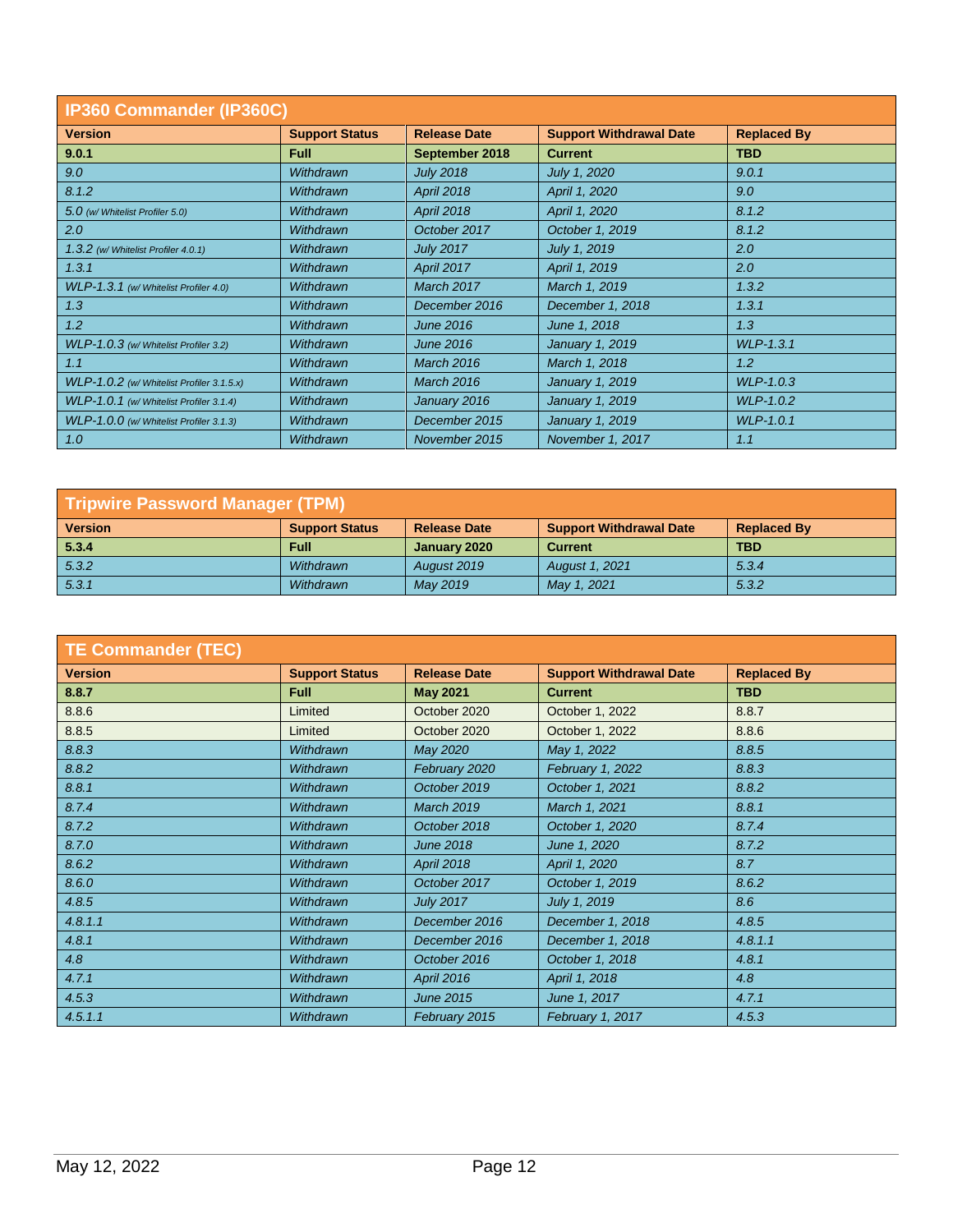| <b>Tripwire Enterprise Integration Framework (TEIF)</b> |                       |                     |                                |                    |
|---------------------------------------------------------|-----------------------|---------------------|--------------------------------|--------------------|
| <b>Version</b>                                          | <b>Support Status</b> | <b>Release Date</b> | <b>Support Withdrawal Date</b> | <b>Replaced By</b> |
| 6.0                                                     | <b>Full</b>           | August 2021         | <b>Current</b>                 | <b>TBD</b>         |
| 5.6                                                     | Limited               | October 2020        | October 1, 2022                | 6.0                |
| 5.5                                                     | <b>Withdrawn</b>      | <b>March 2020</b>   | March 1, 2022                  | 5.6                |
| 5.4                                                     | <b>Withdrawn</b>      | November 2019       | November 1, 2021               | 5.5                |
| 5.2                                                     | Withdrawn             | <b>March 2019</b>   | March 1, 2021                  | 5.4                |
| 5.1                                                     | <b>Withdrawn</b>      | October 2018        | October 1, 2020                | 5.2                |
| 5.0                                                     | <b>Withdrawn</b>      | <b>April 2018</b>   | April 1, 2020                  | 5.1                |
| 8.6                                                     | <b>Withdrawn</b>      | December 2017       | December 1, 2019               | 5.0                |
| 4.8.5                                                   | Withdrawn             | <b>July 2017</b>    | July 1, 2019                   | 8.6                |
| 4.8.1                                                   | <b>Withdrawn</b>      | December 2016       | December 1, 2018               | 4.8.5              |
| 4.8                                                     | <b>Withdrawn</b>      | October 2016        | October 1, 2018                | 4.8.1              |
| 4.7.1                                                   | <b>Withdrawn</b>      | <b>April 2016</b>   | April 1, 2018                  | 4.8                |
| 4.5.3                                                   | Withdrawn             | June 2015           | June 1, 2017                   | 4.7.1              |
| 4.5.1.1                                                 | <b>Withdrawn</b>      | February 2015       | February 1, 2017               | 4.5.3              |

| <b>Tripwire File Analyzer (TFA)</b> |                       |                     |                                |                    |
|-------------------------------------|-----------------------|---------------------|--------------------------------|--------------------|
| <b>Version</b>                      | <b>Support Status</b> | <b>Release Date</b> | <b>Support Withdrawal Date</b> | <b>Replaced By</b> |
| $\vert 2.1 \vert$                   | <b>Full</b>           | <b>July 2020</b>    | <b>Current</b>                 | TBD                |
| 2.0.1                               | Withdrawn             | December 2019       | December 1, 2021               | 2.1                |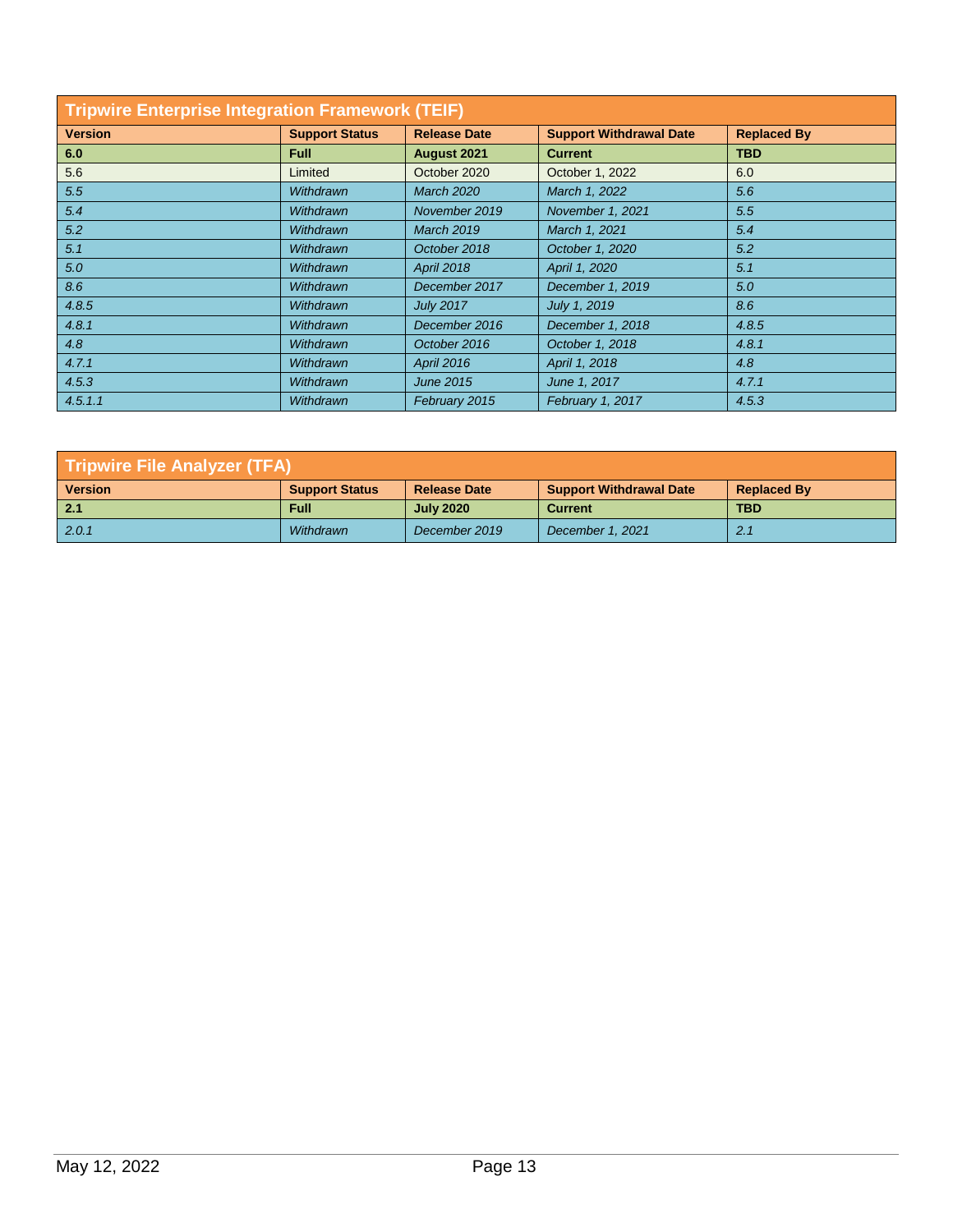| <b>Whitelist Profiler (WLP)</b> |                       |                     |                                |                    |
|---------------------------------|-----------------------|---------------------|--------------------------------|--------------------|
| <b>Version</b>                  | <b>Support Status</b> | <b>Release Date</b> | <b>Support Withdrawal Date</b> | <b>Replaced By</b> |
| 5.7                             | <b>Full</b>           | <b>April 2022</b>   | <b>December 31, 2022</b>       | <b>End of Life</b> |
| 5.6                             | Limited               | <b>July 2020</b>    | July 1, 2022                   | 5.7                |
| 5.5                             | Withdrawn             | December 2019       | December 1, 2021               | 5.6                |
| 5.4.1                           | Withdrawn             | <b>July 2019</b>    | July 1, 2021                   | 5.5                |
| 5.4                             | Withdrawn             | <b>June 2019</b>    | June 1, 2021                   | 5.4.1              |
| 5.3                             | Withdrawn             | February 2019       | February 1, 2021               | 5.4                |
| 5.2                             | Withdrawn             | November 2018       | November 1, 2020               | 5.3                |
| 5.1.1                           | Withdrawn             | September 2018      | September 1, 2020              | 5.2                |
| 5.1                             | Withdrawn             | <b>July 2018</b>    | July 1, 2020                   | 5.1.1              |
| 5.0.1                           | Withdrawn             | <b>April 2018</b>   | April 1, 2020                  | 5.1                |
| 5.0                             | Withdrawn             | <b>April 2018</b>   | April 1, 2020                  | 5.0.1              |
| 4.0.1                           | Withdrawn             | <b>July 2017</b>    | July 1, 2019                   | 5.0                |
| 4.0                             | Withdrawn             | <b>March 2017</b>   | March 1, 2019                  | 4.0.1              |
| 3.2                             | Withdrawn             | <b>June 2016</b>    | January 1, 2019                | 4.0                |
| 3.1.5.1                         | Withdrawn             | <b>March 2016</b>   | January 1, 2019                | 3.2                |
| 3.1.5                           | Withdrawn             | <b>March 2016</b>   | January 1, 2019                | 3.1.5.1            |
| 3.1.4                           | Withdrawn             | January 2016        | January 1, 2019                | 3.1.5              |
| 3.1.3                           | Withdrawn             | December 2015       | January 1, 2019                | 3.1.4              |
| 3.0                             | Withdrawn             | February 2015       | January 1, 2019                | 3.1.3              |

| <b>Tripwire State Analyzer (TSA)</b> |                       |                     |                                |                    |
|--------------------------------------|-----------------------|---------------------|--------------------------------|--------------------|
| <b>Version</b>                       | <b>Support Status</b> | <b>Release Date</b> | <b>Support Withdrawal Date</b> | <b>Replaced By</b> |
| 1.4.1                                | <b>Full</b>           | <b>April 2022</b>   | <b>Current</b>                 | <b>TBD</b>         |
| 1.4                                  | Limited               | <b>April 2022</b>   | April 1, 2024                  | 1.4.1              |
| 1.3                                  | Limited               | February 2022       | February 1, 2024               | 1.4                |
| 1.2                                  | Limited               | October 2021        | October 1, 2023                | 1.3                |
| 1.1                                  | Limited               | <b>July 2021</b>    | July 1, 2023                   | 1.2                |